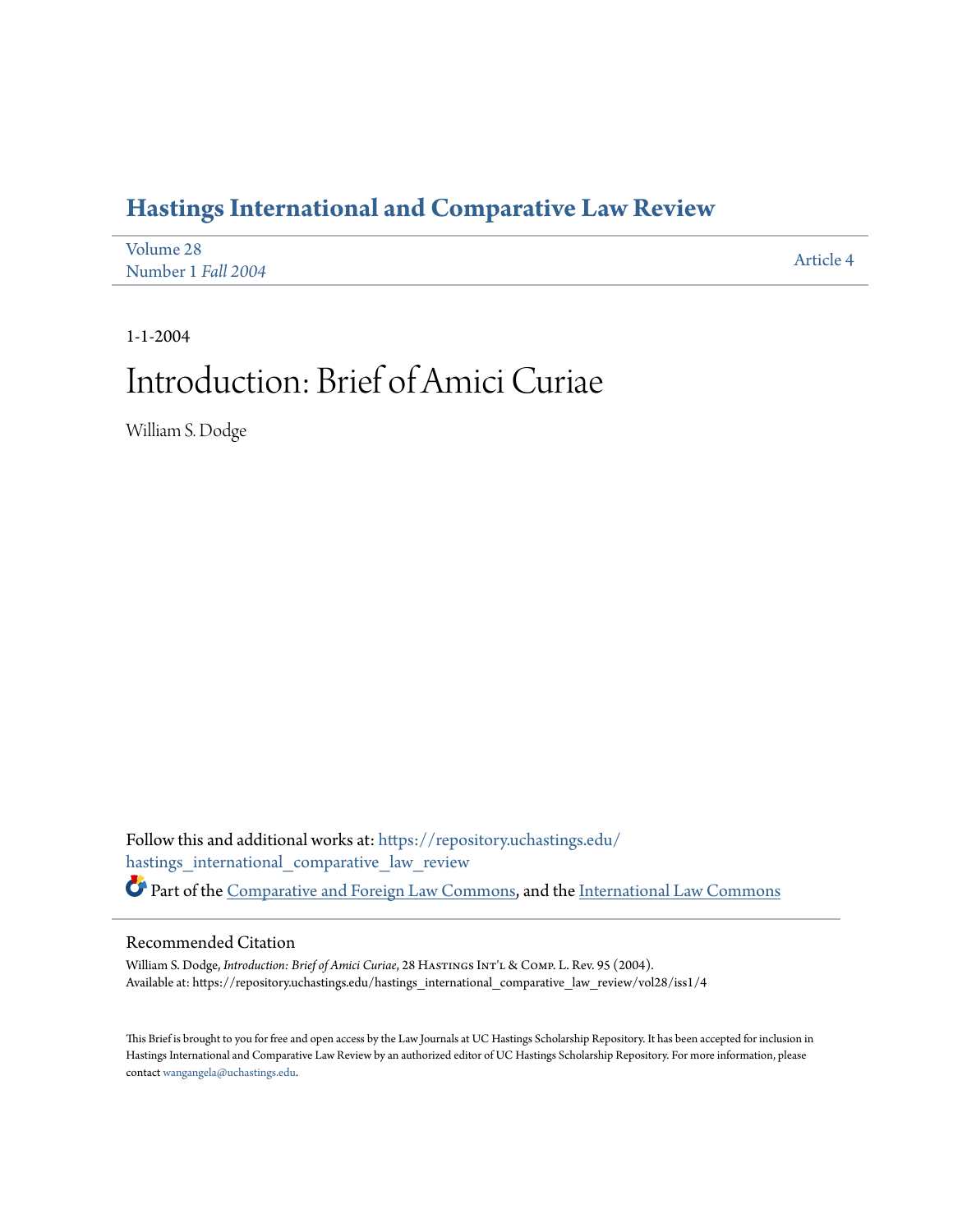## **Introduction: Brief of** *Amici Curiae*

*By* WILLIAM S. DODGE

The Alien Tort Statue (ATS) was part of the Judiciary Act passed by the First Congress in 1789.' In its current form, the ATS provides that "[t]he district courts shall have original jurisdiction of any civil action by an alien for a tort only, committed in violation of the law of nations or a treaty of the United States."<sup>2</sup> In *Filartiga v. Peña-Irala*, the Second Circuit held that the ATS conferred subject matter jurisdiction over an alien's claim of torture under color of state authority.<sup>3</sup> Over the next 24 years, the federal courts became an important forum for redressing violations of fundamental human rights as *Filartiga's* ruling was adopted by other courts and extended to other violations.<sup>4</sup>

The growth of alien tort litigation did not go unchallenged, however. In his concurring opinion in *Tel-Oren v. Libyan Arab Republic,* Judge Bork argued that for ATS plaintiffs to bring their claims in federal court they needed not just a grant of jurisdiction but an express cause of action.<sup>5</sup> Judge Bork's position would have eliminated the ATS as a mechanism for enforcing human rights because Congress had not created any statutory causes of action for ATS suits. <sup>6</sup>

<sup>1.</sup> An Act to establish the Judicial Courts of the United States, ch. 20, § 9, 1 Stat. 73, 77 (1789).

<sup>2. 28</sup> U.S.C. § 1350.

<sup>3. 630</sup> F.2d 876, 878 (2d Cir. 1980).

*<sup>4.</sup> See, e.g.,* Abebe-Jira v. Negewo, 72 F.3d 844 **(11th** Cir. 1996), *cert. denied,* 519 U.S. 830 (1996) (torture); Kadic v. Karadžić, 70 F.3d 232 (2d Cir. 1995), cert. denied, 518 U.S. 1005 (1996) (genocide and war crimes); Hilao v. Estate of Marcos, 25 F.3d 1467 (9th Cir. 1994), *cert. denied,* 513 U.S. 1126 (1995) (torture); Xuncax v. Gramajo, 886 F. Supp. 162 (D. Mass. 1995) (summary execution and cruel, inhuman or degrading treatment); Forti v. Suarez-Mason, 694 F. Supp. 707 (N.D. Cal. 1988) (causing disappearance).

<sup>5. 726</sup> F.2d 774, 801-08 (D.C. Cir. 1984) (Bork, J., concurring), *cert. denied,* 470 U.S. 1003 (1985). Other courts rejected this argument, holding that the ATS both conferred jurisdiction and granted a cause of action. *See, e.g., Abebe-Jira,* 72 F.3d at 847-48; *Kadic,* 70 F.3d at 236; *Hilao,* 25 F.3d at 1475.

<sup>6.</sup> In response to *Tel-Oren,* Congress passed the Torture Victim Protection Act, Pub. L. No. 256, 106 Stat. 73 (1992), which creates an express cause of action, but only for torture and extrajudicial killing.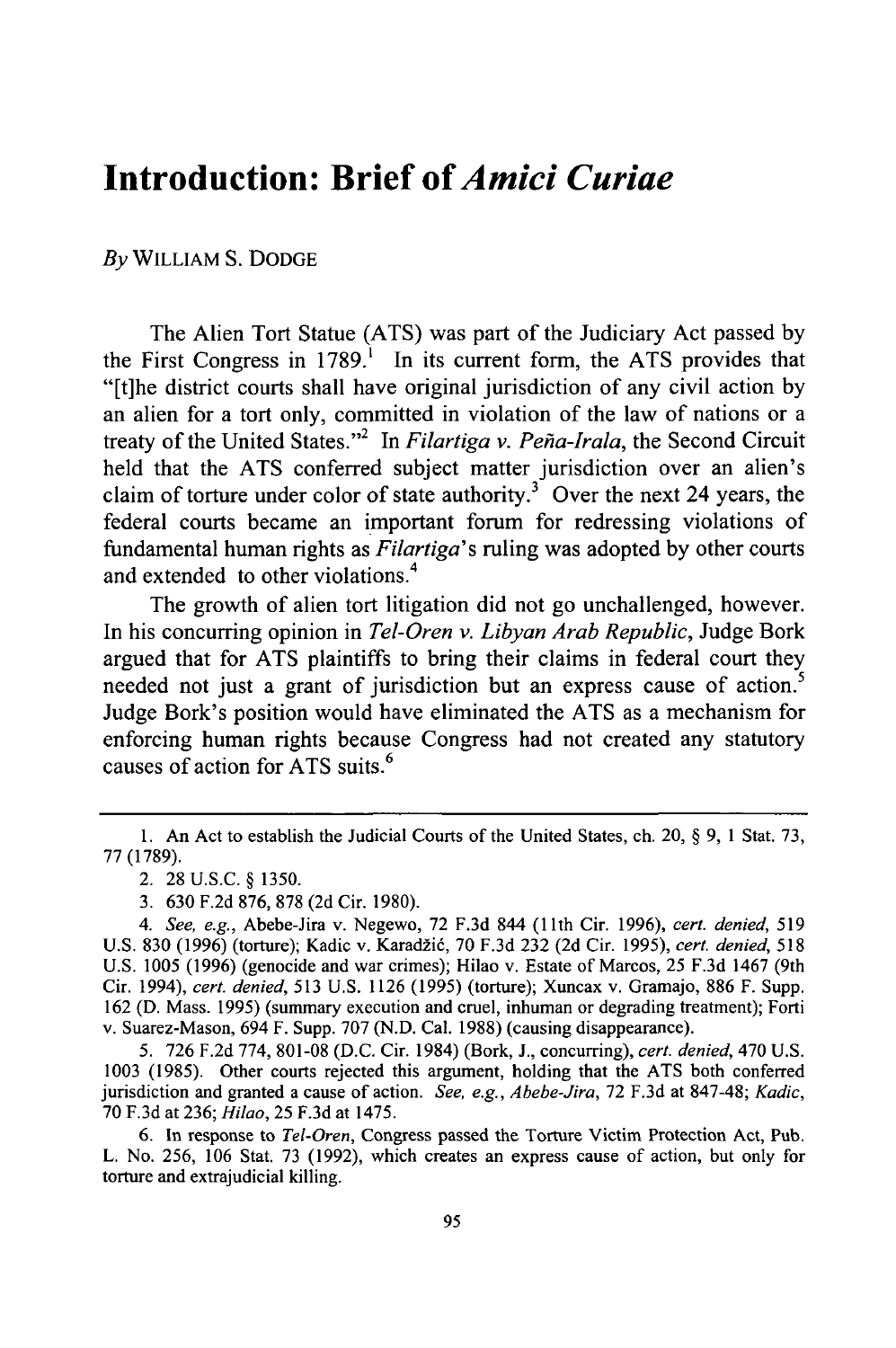Despite lower court pleas for clarification,<sup>7</sup> the Justices did not take a case involving the interpretation of the ATS until *Sosa v. Alvarez-Machain.8* At the behest of the U.S. Drug Enforcement Administration (DEA), a group of Mexicans including Sosa abducted Alvarez, a Mexican doctor, and brought him to the United States to be tried for alleged involvement in the torture and murder of a DEA agent. Alvarez moved to dismiss the indictment because of the government's conduct, but the Supreme Court held that his abduction did not affect the jurisdiction of the district court.<sup>9</sup> At trial, however, the district court granted Alvarez's motion for a judgment of acquittal after the close of the government's case. Alvarez then sued the United States under the Federal Tort Claims Act and his Mexican abductors under the ATS. The district court awarded \$25,000 in damages against Sosa, which the Ninth Circuit affirmed, holding that Alvarez's arrest violated the customary international law norm against arbitrary arrest and detention.<sup>10</sup>

Before the Supreme Court, Sosa (supported by the United States as *amicus curiae)* raised a variation of Judge Bork's argument in *Tel-Oren*that the ATS is purely jurisdictional and that no suits may be brought under this provision unless Congress enacts further legislation granting an express cause of action. A group of professors of federal jurisdiction and legal history filed an amicus brief challenging this argument on historical grounds. The brief argued that the First Congress intended to provide a federal forum for alien tort suits, understood such suits to be cognizable at common law without the need for further congressional action, and meant for the district courts to have jurisdiction over all torts in violation of the law of nations, not just those that occurred within the territory of the United States or those that were recognized in 1789.

Writing for the Court, Justice Souter found that "history and practice give the edge to" the position advanced by the professors of federal jurisdiction and legal history.<sup>11</sup> In a part of the opinion joined by all nine Justices, he held that while the ATS itself is purely jurisdictional, the statute "is best read as having been enacted on the understanding that the common law would provide a cause of action for the modest number of

*11.* Sosa, 124 **S.** Ct. at 2755.

<sup>7.</sup> See, e.g., Tel-Oren, 726 F.2d at 775 (Edwards, **J.,** concurring).

<sup>8. 124</sup> **S.** Ct. 2739 (2004). In Argentine Republic v. Amerada Hess Shipping Corp., 488 U.S. 428 (1989), the Court held that the ATS was not an exception to the Foreign Sovereign Immunities Act (FSIA), but the decision involved the interpretation of the **FSIA** not the ATS.

<sup>9.</sup> United States v. Alvarez-Machain, 504 U.S. 655 (1992).

<sup>10.</sup> Alvarez-Machain v. United States, 331 F.3d 604 (9th Cir. 2003) (en banc).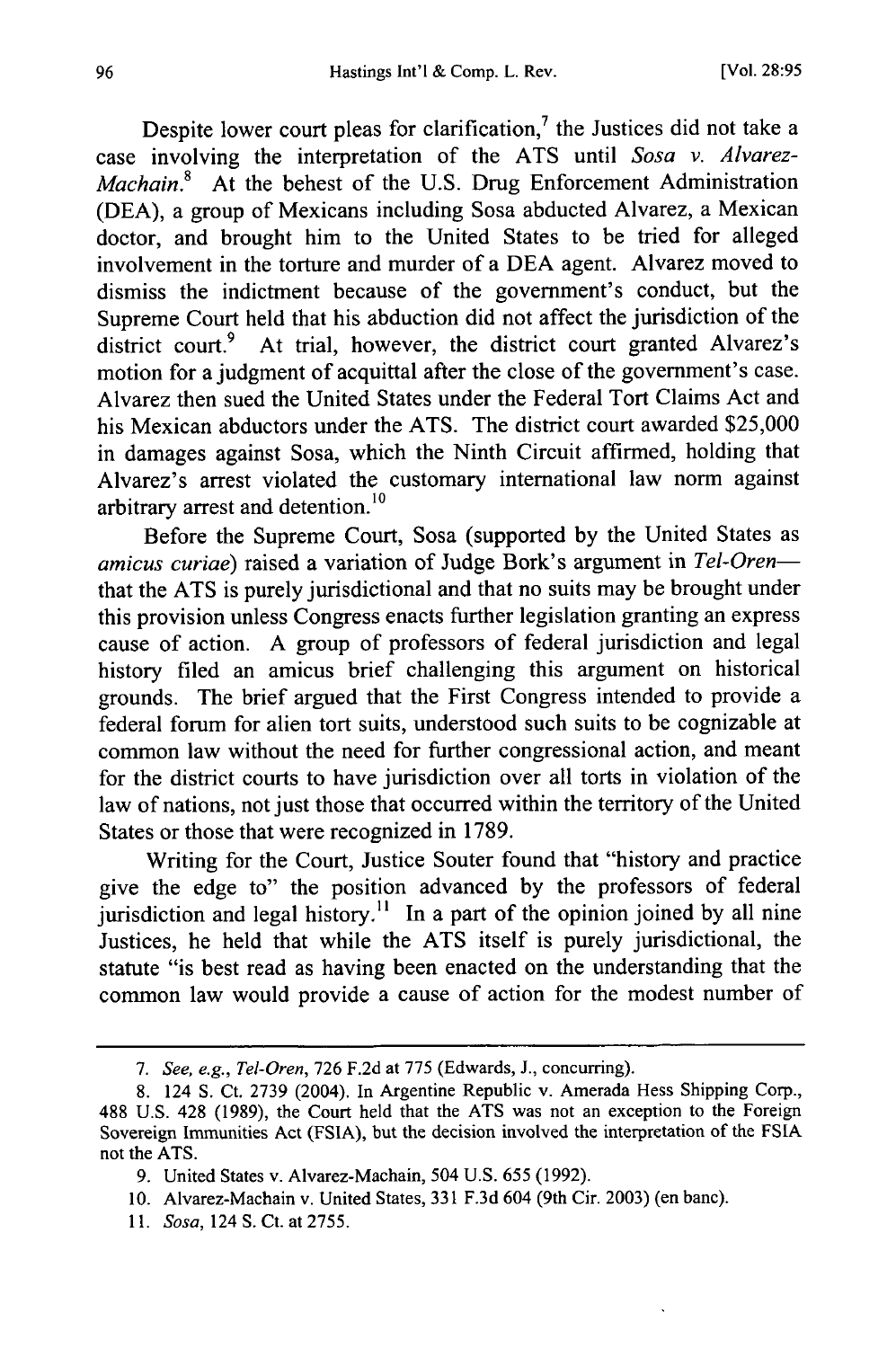international law violations with a potential for personal liability."<sup>12</sup> Justice Souter went on to hold that courts exercising jurisdiction under the **ATS** could recognize new claims "based on the present-day law of nations" so long as they rested on "norm[s] of international character accepted **by** the civilized world and defined with a specificity comparable to the features of the 18th-century paradigms we have recognized. $13$ <sup>13</sup> It therefore appears that the history of the **ATS** discussed in the amicus brief and the sources cited therein will continue to be relevant to its future interpretation, which is why the *Hastings International and Comparative Law Review* has chosen to publish this brief.<sup>14</sup>

The amici joining the brief were Vikram Amar, William R. Casto, Sarah H. Cleveland, Drew **S.** Days, **III,** William **S.** Dodge, David M. Golove, Robert W. Gordon, Stewart Jay, John V. Orth, Judith Resnik, and Anne-Marie Slaughter. The brief was written **by** William **S.** Dodge, with substantial input from several of the amici. Nicholas W. van Aelstyn, Heller Ehrman White **&** McAuliffe LLP, San Francisco served as counsel of record.

With respect to Alvarez's claims, the Court held that "a single illegal detention of less than a day, followed **by** the transfer of custody to lawful authorities and a prompt arraignment, violates no norm of customary international law so well defined as to support the creation of a federal remedy." *Id.* at **2769.**

14. The *Hastings International and Comparative Law Review* has twice before published briefs relating to the **ATS.** *See Alien Tort Claims Act and Torture Victim Protection Act: Brief of Amici Curiae in the United States Supreme Court in Karadžić v.* Kadic, 20 HASTrNGS **INT'L &** CoMP. L. REv. **683 (1997);** David Cole et al., *Interpreting the Alien Tort Statute: Amicus Curiae Memorandum of International Law Scholars and Practitioners in* Trajano v. Marcos, 12 **HASTINGS INT'L & COMP.** L. REv. **1 (1988).**

<sup>12.</sup> *Id.* at **2761.**

**<sup>13.</sup>** *Id.* at **2761-62.** *See also id.* at **2765** ("[F]ederal courts should not recognize private claims under federal common law for violations of any international law norm with less definite content and acceptance among civilized nations than the historical paradigms familiar when **§ 1350** was enacted."). Those paradigms are violations of safe conducts, infringement of the rights of ambassadors, and piracy. *Id.* at **2761.**